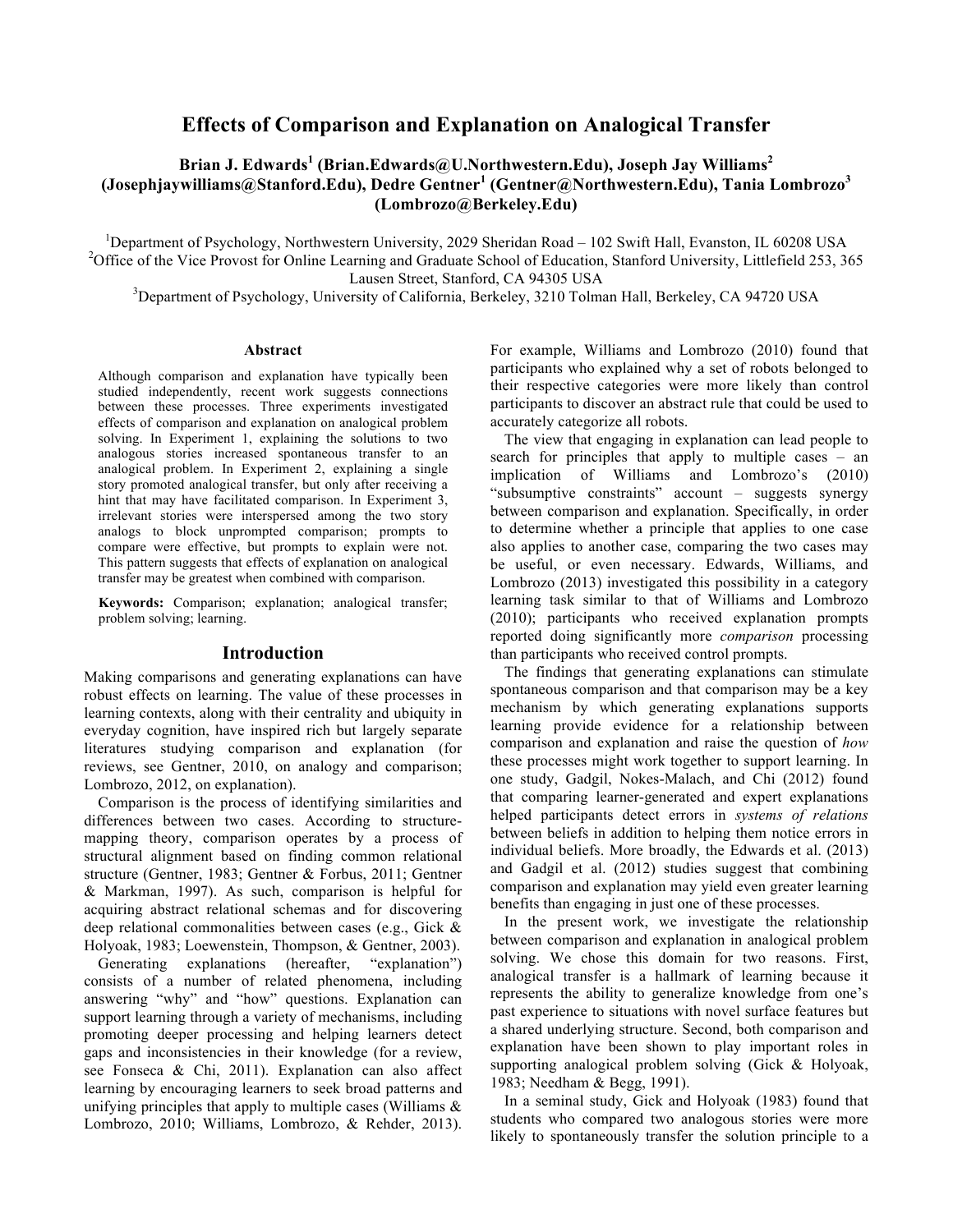novel scenario than those who studied one analogous story (plus an irrelevant control story). Catrambone and Holyoak (1989) extended these findings by showing that participants who were prompted to compare two analogs achieved greater transfer than those who read the same two analogs, but were not prompted to compare (see also Loewenstein et al., 2003).

There is also evidence that generating explanations can boost analogical transfer. Needham and Begg (1991) found that participants who were asked to explain the solution to a puzzle-like problem were more likely to transfer the solution to an analogous problem than control participants who studied the solution to prepare for a memory test.

In the present study, we investigated the roles of comparison and explanation in analogical problem solving. In Experiment 1, participants read two analogs and performed a comparison task, an explanation task, both tasks, or a control task. All participants then attempted a transfer problem. Experiment 2 asked whether effects of explanation on analogical transfer would extend to a situation in which participants received just one analog (and thus could not engage in comparison), and also attempted to replicate previous work finding that comparison increases analogical transfer. Experiment 3 evaluated the effects of comparison and explanation on analogical transfer in a revised protocol in which participants studied two analogs and two irrelevant stories, which was designed to reduce unprompted comparison between the story analogs in the explanation and control conditions.

## **Experiment 1**

#### **Methods**

**Participants** Four-hundred-thirty-one adults participated online via Amazon Mechanical Turk. An additional 165 adults were tested, but were excluded because they failed a "catch trial," performed poorly on comprehension questions, or had previously participated in a similar experiment. In all experiments, the proportion of excluded participants did not vary across conditions.

**Materials** The materials were taken from Gick and Holyoak's (1983) study. There were two analogous stories, the *fortress story* and the *oil well fire story*, and a transfer problem, the *tumor problem* (Duncker, 1945). Both story analogs and the transfer problem could be solved using the same principle: dividing a large force into several smaller forces, and simultaneously using the smaller forces from different directions to destroy a central target.

**Procedure** The procedure consisted of a *study phase* followed by the *transfer problem*. Each participant began the study phase by reading the fortress story followed by the oil well fire story. After reading each story, participants answered true/false comprehension questions about that story. Each participant was then randomly assigned to study both stories in one of four study-prompt conditions. The story or stories at which a prompt was directed were always redisplayed on-screen above the prompt. The total study time (five minutes) was matched across conditions.

Comparison Prompt: "What are the *similarities and differences* between the problems faced in these stories and how they were resolved?" (300 seconds, both stories).

Explanation Prompt: "*Explain* the problem faced in this story and how it was resolved." (150 seconds per story).

Both Prompts: Participants responded to both the comparison (150 seconds, both stories) and explanation prompts (75 seconds per story); the order of these prompts was randomized across participants.

Control Prompt: "*Write out your thoughts* as you study the problem faced in this story and how it was resolved." (150 seconds per story).

Next, participants received the transfer problem and were given a maximum of five minutes to solve this problem. After submitting their solution, participants were asked whether they had thought of using the solutions to the fortress and oil well fire stories to solve the tumor problem. Participants were then given a hint that these solutions might be useful for solving the tumor problem, and had the option to try to solve the tumor problem again.

As a manipulation check, we then asked participants to report how much comparison and explanation they engaged in when studying the story analogs. In all experiments, these data confirmed that comparison and explanation prompts significantly increased self-reported comparison and explanation processing, respectively. Due to space, however, these data are not discussed further.

Finally, participants answered end-of-study demographic questions, reported whether they had previously done a study with similar materials, and received a "catch trial" that tested whether they were reading the instructions.

**Coding<sup>1</sup>** Each attempted solution to the tumor problem was coded as 1 (correct), 0 (incorrect), or "unsure." Across experiments, one percent of responses were coded as "unsure" and were not analyzed. A response was coded as "correct" if it mentioned (1) using multiple non-highintensity rays, and either (2) using the rays simultaneously or (3) using the rays from different directions.

## **Results and Discussion**

Only 19% of participants made the optional second attempt to solve the tumor problem; thus, we only analyzed spontaneous (before-hint) solutions. A log-linear analysis of *Explanation task (Yes/No)* <sup>×</sup> *Comparison task (Yes/No)* <sup>×</sup> *Solved the tumor problem (Yes/No)* found that performing the explanation task made participants significantly more likely to solve the tumor problem,  $\chi^2(1) = 6.31$ ,  $p = .012$ .<sup>2</sup> In

 <sup>1</sup> All responses were analyzed by at least one blind coder. A subset of the data was also independently analyzed by a second blind coder and disagreements were resolved by discussion. Reliability was 95%.

Among participants who received both comparison and explanation prompts, the order of these tasks did not have a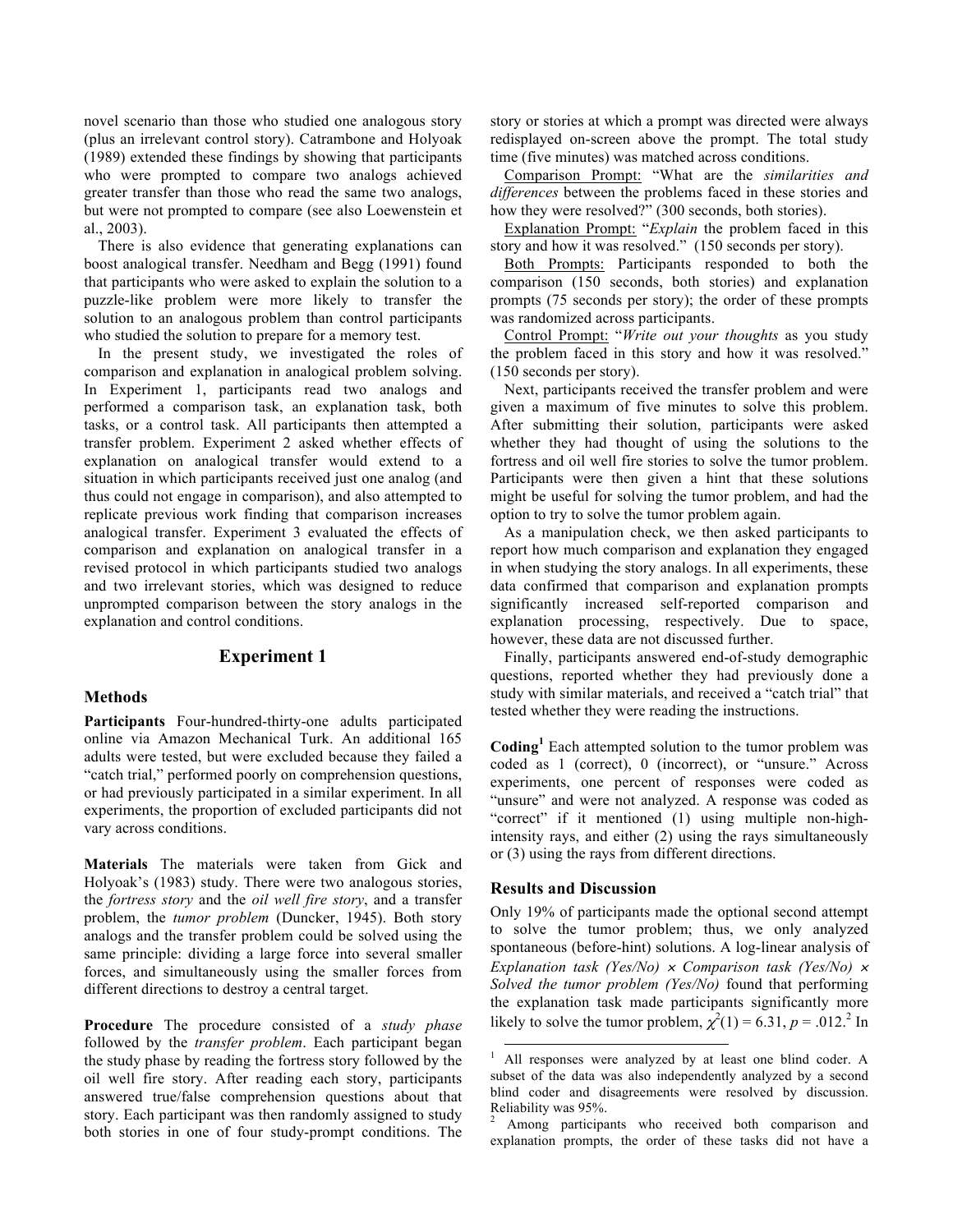contrast to previous and predicted effects, however, the comparison task did not have a significant effect on tumor problem performance,  $\chi^2(1) = 0.65$ ,  $p = .42$  (see Fig. 1).



Figure 1: % of participants solving tumor problem in Exp. 1. In all figures, error bars indicate +/- 1 SE.

One possible reason that we did not find significant effects of prompting comparison is that the two story analogs were presented back-to-back and participants read both stories before responding to the study prompts. Thus, participants who did not receive comparison prompts may have noticed similarities between the stories, even though they weren't instructed to compare them.

Despite this limitation, the data from Experiment 1 are informative in that they provide further evidence of a role for explanation in spontaneous analogical transfer. In particular, the observation that unprompted comparison may have been easy raises an intriguing possibility. Explanation participants may have done so well on the tumor problem (in fact, as well as participants who received both comparison and explanation prompts) in part because they also engaged in comparison processing, regardless of whether they were asked to do so. If this view is correct, the benefits of explaining a single analog versus a control task should be relatively weak because there is no opportunity for comparison. Experiment 2 explored this hypothesis, and additionally, sought to replicate the well-established result that comparing two analogs promotes analogical transfer.

### **Experiment 2**

#### **Methods**

 $\overline{a}$ 

**Participants** One-thousand adults participated online via Amazon Mechanical Turk. An additional 521 participants were tested, but were excluded. The exclusion criteria were the same as in Experiment 1.

**Materials** The materials were the same as in Experiment 1.

**Procedure** Each participant was randomly assigned to one of five study conditions as follows.

Baseline Condition: Participants only received the transfer problem.

One-Analog Explanation Condition: Participants read one of the two analogs and responded to the prompt "*Explain* the problem faced in this story and *explain* how it was resolved."

One-Analog Control Condition: Participants read one of the two analogs, but did not receive the explanation prompt.

Two-Analog Comparison Condition: Participants read both analogs and responded to the prompt "What are the *key parallels* between the problems faced in these stories and how they were resolved?"

Two-Analog Control Condition: Participants read both analogs, but did not receive the comparison prompt.

Participants had a maximum of six minutes to respond to each study prompt, but were allowed to advance earlier if they wished. Additionally, we randomized which story oneanalog participants received and the order in which twoanalog participants received the two stories.

In all conditions, after reading and studying the stories, but before receiving the transfer problem, participants completed a 10-item anagram task. The anagram task served as a buffer between the study phase and transfer problem to create a temporal gap and make transfer more difficult.

Next, participants received the transfer problem and were given a maximum of five minutes to solve the problem. In all conditions except baseline, after participants attempted the tumor problem they received the hint and made a second attempt to solve the tumor problem. The structure of the hint and second attempt were similar to Experiment 1, except that the second attempt was mandatory. To ensure that participants took some time to think about the hint, we also required that they spend at least one minute on the second attempt. After participants completed the second attempt, they answered two basic comprehension questions about the transfer problem; participants who answered either question incorrectly were excluded from the analyses.

We then asked participants in the one-analog and twoanalog conditions to report how much explanation they engaged in when studying the stories, and additionally asked two-story participants to report how much comparison they engaged in. Finally, participants answered the same end-of-study questions as in Experiment 1.

## **Results and Discussion**

We first analyzed whether the proportion of participants solving the tumor problem before the hint differed across conditions. This is the key index of spontaneous analogical transfer. To analyze these data, we conducted a series of log-linear analyses of *Study Condition* <sup>×</sup> *Solved the Tumor Problem (Yes/No)* (see Fig. 2). Comparison participants were significantly more likely than one-analog control participants to solve the tumor problem,  $\chi^2(1) = 20.0, p <$ .001, replicating Gick and Holyoak (1983). However, in contrast to Catrambone and Holyoak (1989), we did not find

significant effect on tumor problem performance,  $\chi^2(1) = 1.78$ ,  $p =$ .18. Thus, we collapsed the data across task order.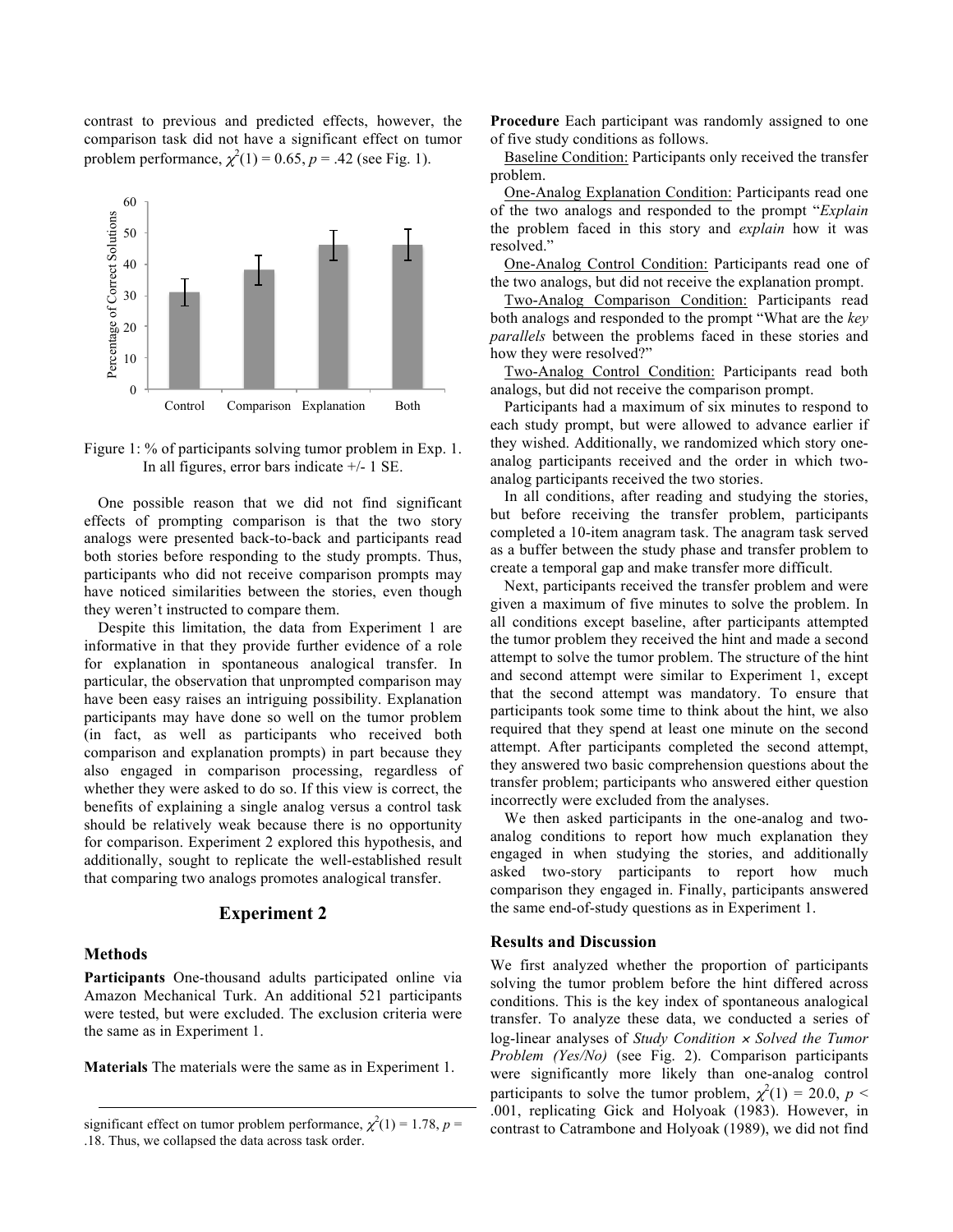an advantage of a comparison task over a two-analog control condition,  $\chi^2(1) = 0.94$ ,  $p = .33$ . There was also no significant difference between the proportion of explanation and one-analog control participants who solved the tumor problem,  $\chi^2(1) = 0.28$ ,  $p = .60$ . Not surprisingly, receiving more analogs improved performance: two-analog control participants were significantly more likely than one-analog control participants to solve the tumor problem,  $\chi^2(1) =$ 12.8,  $p < .001$ , and one-analog control participants were significantly more likely than baseline participants to solve the tumor problem,  $\chi^2(1) = 8.62$ ,  $p = .003$ .

Analysis of participants' ratings of the amount of comparison that they engaged in when studying the stories suggests that unprompted comparison may have diluted the (weak) effects of prompting comparison. Although comparison participants reported more comparison than two-analog control participants  $t(353) = 7.81$ ,  $p < .001$ , even control participants reported moderate amounts of spontaneous comparison ( $M = 4.39$  on a 1-7 scale,  $SD =$ 2.00). Furthermore, self-reported comparison among twoanalog control participants was marginally positively correlated with before-hint tumor problem performance,  $W(1) = 3.54$ ,  $p = .060$  (and significantly positively correlated with total tumor problem performance,  $W(1) =$ 5.36,  $p = .021$ ). These data suggest that unprompted comparison may have helped control participants solve the tumor problem. If so, then the results are consistent with prior findings of the efficacy of comparison processing for achieving analogical transfer.

Next, we examined the total proportion of participants who solved the tumor problem, either spontaneously or after the hint to use the prior stories. The only significant difference across study conditions was that explanation participants were more likely than one-analog control participants to solve the tumor problem,  $\chi^2(1) = 4.23$ ,  $p =$ .040.



Figure 2: % of participants solving tumor problem in Exp. 2.

One hypothesis for why explanation participants were more likely to solve the tumor problem than one-analog control participants in total, but not before receiving the hint, is that the hint acted as a cue to compare the tumor problem and the story analog that participants read previously. The *combination* of having previously explained and then subsequently comparing the analog and transfer problems may have contributed to their superior performance after receiving the hint. While control participants likely performed a similar comparison after the hint, deeper processing or more abstract encoding may have led explanation participants to benefit more from the comparison. These results are consistent with the intuition that in Experiment 1, explanation participants performed well because they performed both explanation and comparison processing.

In Experiment 3, we modified the procedure by including distractor stories to address the possibility that spontaneous comparison in the two-analog control condition overwhelmed the effects of prompts to compare.

## **Experiment 3**

Participants in all conditions read two irrelevant stories interspersed among the two story analogs. Additionally, Experiment 3 more closely mirrored the Gick and Holyoak (1983) procedure by presenting the initial four stories as if they were a separate study from the phase containing the tumor problem. We predicted that with these changes, Experiment 3 would replicate previous work showing that comparison supports analogical transfer relative to *reading* two analogs without a prompt to compare. Adding the irrelevant stories also allowed us to test the hypothesis that making it harder for participants to detect similarities between the story analogs would reduce the benefits of explaining two analogs that we found in Experiment 1.

#### **Methods**

**Participants** Four-hundred-fourteen adults participated via Amazon Mechanical Turk. An additional 184 adults were tested, but were excluded from the analyses. The exclusion criteria were the same as in the previous experiments.

**Materials** The materials consisted of four study stories plus the tumor problem. Two of the stories were the fortress and oil well fire stories from Experiments 1 and 2, and the other two stories were stories about negotiations, the shipment story and the farm story, which shared a common principle between them but were unrelated to the tumor problem (adapted from Loewenstein, Thompson, & Gentner, 1999).

**Procedure** Each participant was randomly assigned to the comparison, explanation, or control condition.

Comparison Condition: Participants read and compared the fortress and oil well fire stories, and then the shipment and farm stories. The comparison prompt was the same as in Experiment 2.

Explanation Condition: Participants read and explained the first analog, the shipment story, the second analog, and then the farm story. The explanation prompt was the same as in Experiment 2.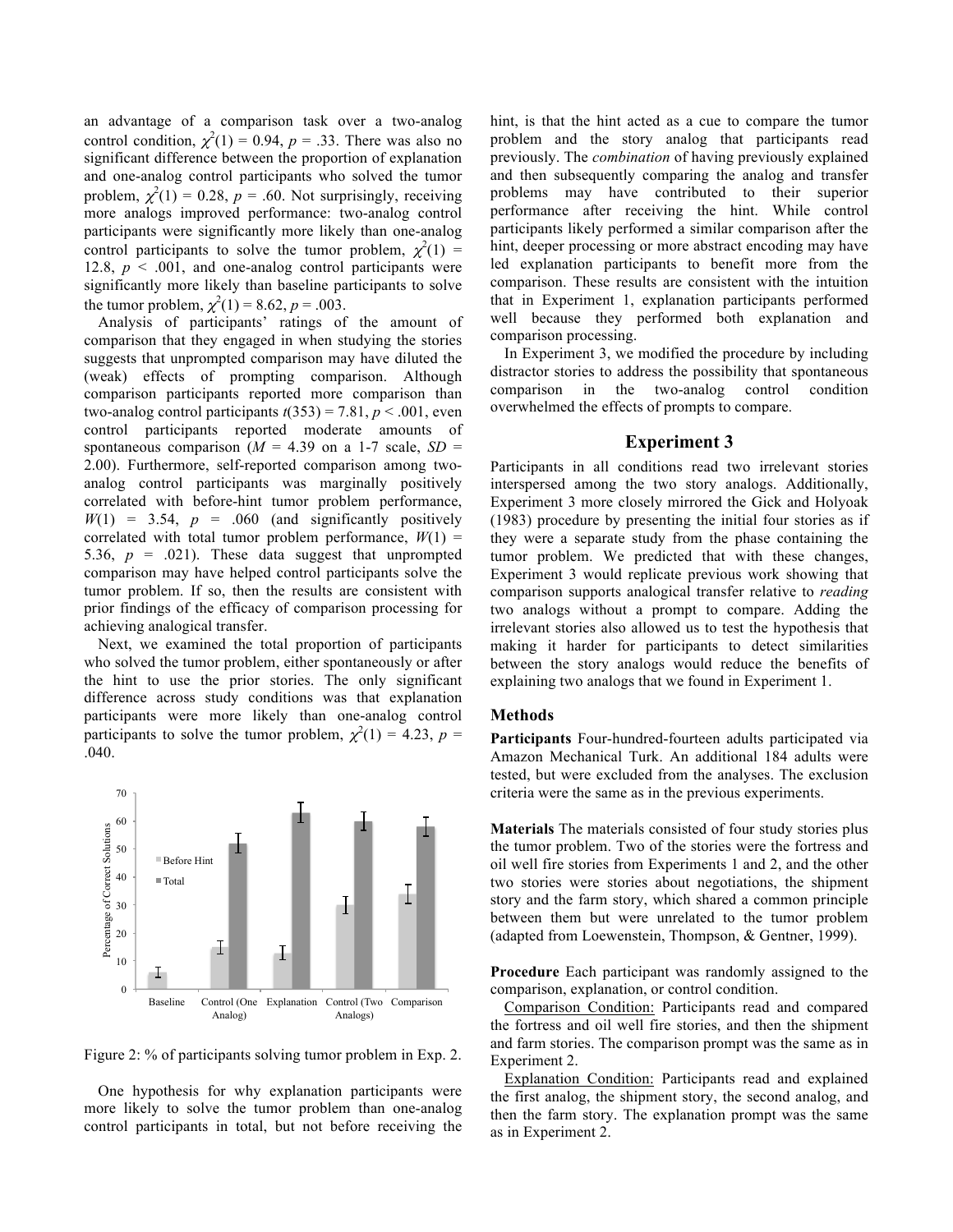Control Condition: Participants read and summarized the first analog, the shipment story, the second analog, and then the farm story. The summary prompt was "*Summarize* the story you just read."

In the explanation and control conditions, the order of the two analogs (the fortress and oil well fire stories) was randomized across participants. In these conditions, the two analogs appeared non-consecutively to make unprompted comparison more difficult. In the comparison condition, the position of the two analogs (left vs. right) was randomized. Participants were given a maximum of six minutes for each explanation and summary prompt, and a maximum of 12 minutes for each comparison prompt.

After studying the stories, participants received instructions for a second experiment to make them think that the tumor problem was unrelated to the four stories. The procedure for the tumor problem, including the second attempt, was the same as in Experiment 2.

After the tumor problem, we evaluated participants' memory for the four stories by asking five true/false memory questions about each of the four stories. Next, participants rated the amounts of comparison and explanation that they engaged in when studying the fortress and oil well fire stories and received the same demographic and catch-trial questions as in Experiments 1 and 2.

#### **Results and Discussion**

Log-linear analyses of *Study Condition* <sup>×</sup> *Solved the Tumor Problem (Yes/No)* found that before the hint, comparison participants were marginally more likely than control participants to solve the tumor problem,  $\chi^2(1) = 3.02$ ,  $p =$ .082, but there were no other differences across conditions (Comparison vs. Explanation:  $\chi^2(1) = 1.22$ ,  $p = .27$ , Explanation vs. Control:  $\chi^2(1) = 0.42$ ,  $p = .52$ ); see Fig. 3. Interestingly, in contrast to Experiment 1, explaining two analogs did not seem to boost analogical transfer, perhaps because the presence of the irrelevant stories made it harder to compare the two analogs. The total proportion of participants who solved the tumor problem (combining before- and after-hint solutions) did not differ across study conditions,  $\chi^2(2) = 0.27$ ,  $p = .87$ .

Closer inspection of the before-hint data found that although comparison and control participants who received the fire story first performed equally well on the tumor problem, of participants who received the fortress story first, comparison participants outperformed control participants,  $\chi^2(1) = 5.88$ ,  $p = .015$ . Participants' memory for the two analogs may help explain the effect of study order. Control participants who received the fire story first had better memory than those who received the fortress story first,  $t(127) = 2.67$ ,  $p = .009$ , and overall, control participants had better memory than comparison participants,  $t(256) = 3.21$ , *p* = .001. Indeed, among comparison and control participants, a logistic regression of *Solved the tumor problem (Yes/No)* on *Study condition* and *Memory for the relevant stories* found that after controlling for memory, comparison participants were significantly more likely than

control participants to solve the tumor problem,  $W(1)$  = 4.03,  $p = 0.045$ . On the assumption that our control condition improved memory for details, rather than being a more neutral baseline, we conclude that Experiment 3 replicated, with Amazon Mechanical Turk participants, the result that comparing two analogs increases analogical transfer.



Figure 3: % of participants solving tumor problem in Exp. 3.

As expected, comparison participants were significantly more likely than control participants (50% vs. 34%) to think of using the story analogs to solve the tumor problem,  $\chi^2(1)$  $= 7.40, p = .007$ . However, of participants in these conditions who tried to use the solutions to the story analogs to solve the tumor problem, the proportion who spontaneously solved the tumor problem did not differ across conditions,  $\chi^2(1) = 0.11$ ,  $p = .74$ . This is consistent with prior findings that (at least for these materials) the benefit of comparison processing during study is to increase spontaneous retrieval of the story analogs, rather than to improve participants' ability to map the solution between the story analogs and the tumor problem. In cases in which the solution principle is more difficult to extract, comparison participants might show both greater retrieval and greater ability to map the solution from base to target.

#### **General Discussion**

We investigated the effects of comparison and explanation tasks on analogical problem solving. We found that both types of tasks can promote spontaneous (i.e., before-hint) analogical transfer; however, the effectiveness of these tasks varied considerably across experiments. With respect to comparison, we replicated prior findings that comparing two story analogs led to better performance on an analogous transfer problem than studying a single analog (Experiment 2). However, comparing two analogs was not more effective than reading the same two analogs (Experiments 1 and 2), in contrast to some prior findings (Catrambone & Holyoak, 1989; Loewenstein et al., 2003). Self-reports indicated that unprompted comparison among control participants may have diminished the difference between these two conditions. The results of Experiment 3 support this hypothesis. When irrelevant stories were interspersed to make it more difficult to detect similarities between the two